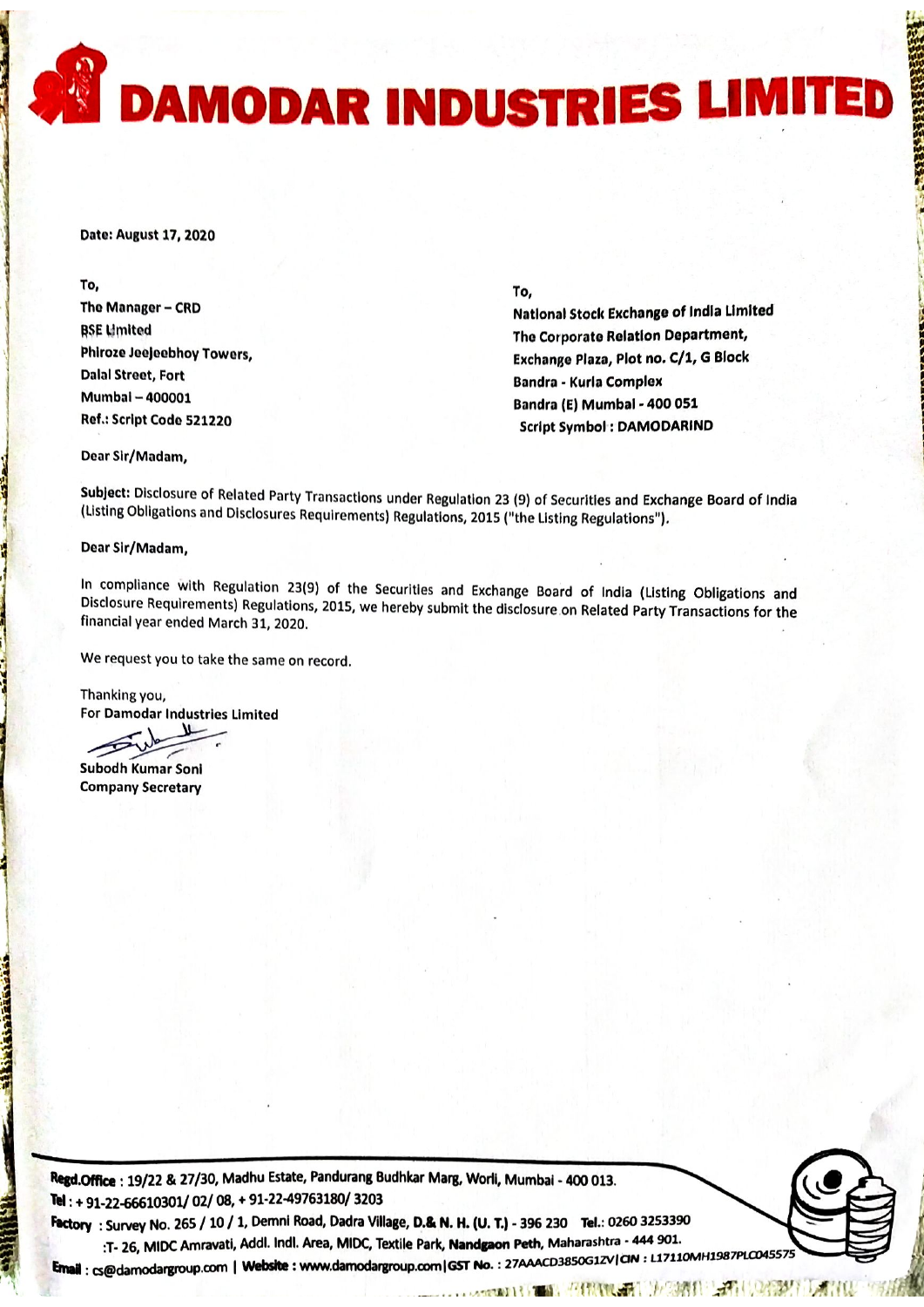As per Accounting Standard 24, the disclosures o As per Accounting Standard 24, the disclosures of transactions with the related parties as defined in th<br>Accounting Standard are given below. Accounting Standard are given below.

List of related parties where control exists and related parties with whom material transactions have taken<br>place and relationships:

- (a) Director/KeyManagement Personnel (KMP} (a) Director/Key Management personnel (KMp)
	- Shri Arunkumar Biyani Chairman & Director Shri Arunkumar Biyani- Chairman & Director
	- Shri Ajay D. Biyani Managing Director Shri Ajay D. Biyani, Managing Director
	- Shri Anil D. Biyani Whole-Time Director Shri Anil D. Biyani- Whote\_Time Director
	- Shri Subodh Soni Company Secretary Shri Subodh Soni- Company Secretary

Shri R. Kumar - Chief Financial officer (Resigned on 8th May, 2020)

Shri R. Kumar -Chief Financial officer ( Resigned on 8th May, 2020)<br>Shri Sheetal Prashad Singhal -Chief Financial officer ( Appointed with effect from 31st July, 2020)

(b) Relatives of Key Management Personnel {KMP): (b) Relatives of Key Management personnel (KMp) :

Mrs. Biyani, Kant <sup>ıta</sup> Biyani, Mr. Aman Biyani, Mr. Akshay Biyani, Mrs. Manju Biyani, Mrs. Sanju Biyani, Ms. Rish<br>Mrs. Payal Biyani, Mrs. Bhawna Biyani, Mrs. Sovittida i B.Bi Biyani, Ms. Jia Biyani, Mrs. Mrs. Biyani, Mrs. Biyani, Ms Bhawna Biyani, Mrs. Savitridevi <sup>D</sup> Biyani, Mr. Aditya Biyani, Ms. Reiya Kiara Biyani, Mrs. Radhika Biyani & Mr. Abhishek Biyani Mrs. Biyani, Kanta Biyani, Paval Mr. Aman Biyas. Kanta Biyani, Mr. Aman Biyani, Mr. Akshay Biyani, Mrs. Manju Biyani, Mrs. Sanju Biyani, Ms. Risha<br>Biyani, Mrs. Payal Biyani, Mrs. Bhawna Biyani, Mrs. Savitridevi D Biyani, Mr. Aditya Biyani, Ms. Reiya<br>Biyani,

(c) Other Related Parties (Enterprises - KMP having significant influence / Owned by Major Shareholders)<br>M/s. Shri Damodar Yarn Manufacturing Pyt. Ltd., M/s. Suam Overseas Pyt. Ltd., M/s. D ¢<br>M/s. Shri Damodar Yarn Manufacturing Pvt. Ltd., M/s. Suam Overseas Pvt. Ltd., M/s. Shri Damodar Yarn Manufacturing Pvt. Ltd., M/s. Suam Overseas Pvt. Ltd., M/s. Damosuam carriers<br>Pvt. Ltd., Ajay Biyani HUF, Arun Kumar Bi

| Name of Party    | Nature of Transaction      | Amount<br>(Rs.) |
|------------------|----------------------------|-----------------|
|                  |                            | 2019-2020       |
| Arunkumar Biyani | Interest on Unsecured Loan | 1,436,550       |
|                  | Directors Remuneration     | 6,720,000       |
| Ajay D Biyani    | Unsecured Loan Balance     | 46,300,000      |
|                  | Interest on Unsecured Loan | 1,814,345       |
|                  | Directors Remuneration     | 6,720,000       |
| Anil D Biyani    | Unsecured Loan Balance     | 52,700,000      |
|                  | Interest on Unsecured Loan | 2,934,267       |
|                  | Directors Remuneration     | 6,720,000       |

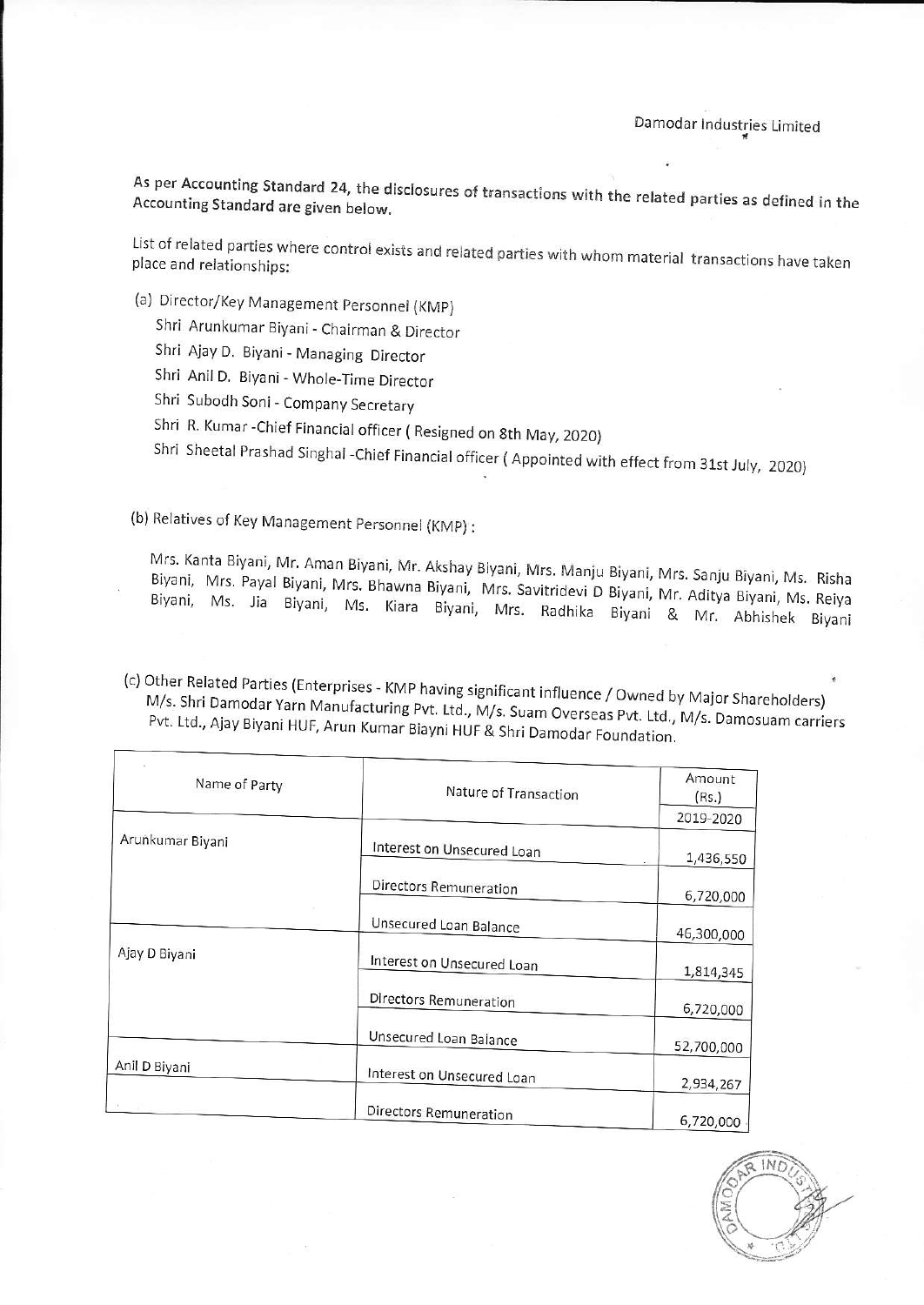## Damodar Industries Limited

|                               | Unsecured Loan Balance                  | 112,500,001                |
|-------------------------------|-----------------------------------------|----------------------------|
| Shri Damodar Yarn Mfg Pvt Ltd | Sales of Goods/materials                | 7,817,145                  |
|                               | Purchases Goods/materials               | 45,032,078                 |
|                               | Job Work                                | 2,943,341                  |
| Damosuam carriers Pvt. Ltd.   | Transportation charges                  | 4,633,244                  |
|                               | <b>Trade Payables</b>                   |                            |
|                               | Advance given forTransportation charges |                            |
| Suam Overseas Pvt. Ltd.       | Sales of Goods/materials                | 191,121                    |
|                               | Purchases Goods/materials               | 207,060,619                |
|                               | Assets Purchased                        | 111,019,497                |
|                               |                                         |                            |
|                               | Job Work Sales                          |                            |
|                               | Job Work Purchases                      | 5,278,103                  |
|                               | Trade receivables                       |                            |
| Shri Damodar Foundation       | Rent                                    | 960,000                    |
|                               | <b>Trade Payables</b>                   | 1,943,000                  |
| Arunkumar Biyani HUF          | <b>Fixed Deposit Balance</b>            | 1,300,000                  |
|                               | Interest on FD                          | 66,536                     |
| Ajay D Biyani HUF             | <b>Fixed Deposit Balance</b>            | 700,000                    |
|                               | Interest on FD                          | $\omega_{\rm c}$<br>30,350 |
| Kanta Biyani                  | Fixed Deposit Balance                   | 23,400,000                 |
|                               | Interest on FD                          |                            |
| Abhishek Biyani               | Interest on FD                          | 2,333,061<br>1,951,440.00  |
|                               | <b>Fixed Deposit Balance</b>            | 16,800,000                 |
| Akshay Biyani                 | Interest on FD                          | 1,895,887                  |
|                               | <b>Fixed Deposit Balance</b>            |                            |
|                               | <b>Employee Remuneration</b>            | 15,400,000                 |
|                               |                                         | 2,100,000                  |

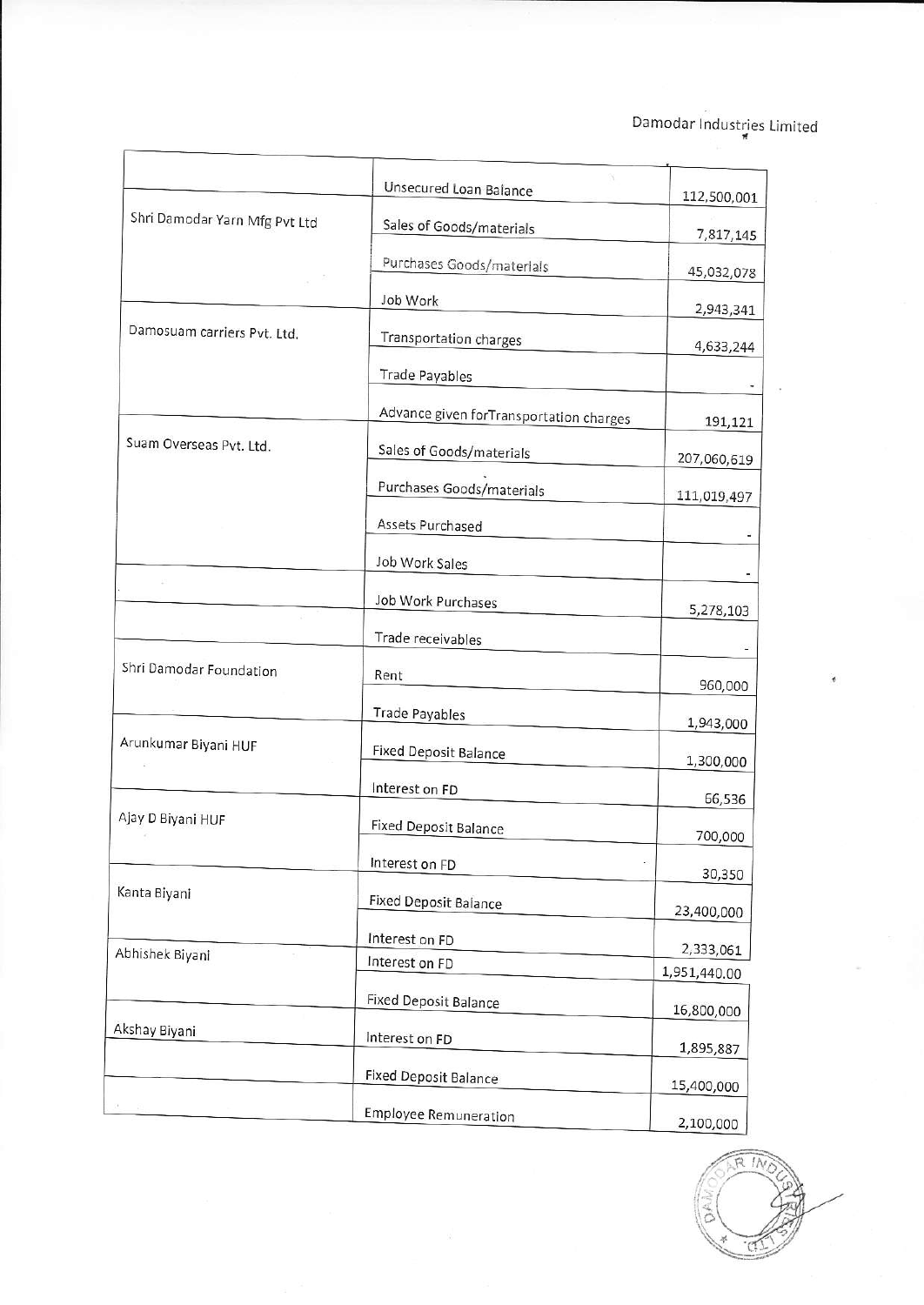## Damodar Industries Limited

| Manju Biyani       | Interest on FD               | 2,918,744  |
|--------------------|------------------------------|------------|
|                    | <b>Fixed Deposit Balance</b> | 29,500,000 |
| Sanju Biyani       | Interest on FD               | 2,166,825  |
|                    | <b>Fixed Deposit Balance</b> | 20,000,000 |
| Bhawna Biyani      | Interest on FD               | 612,679    |
|                    | <b>Fixed Deposit Balance</b> | 4,500,000  |
| Reiya Biyani       | Interest on FD               | 24,472     |
|                    | Fixed Deposit Balance        | 400,000    |
| Risha Biyani       | Interest on FD               | 25,413     |
|                    | <b>Fixed Deposit Balance</b> | 400,000    |
| Savitridevi Biyani | Interest on FD               | 167,932    |
|                    | <b>Fixed Deposit Balance</b> | 450,000    |
| Aman Biyani        | Interest on FD               | 2,241,728  |
|                    | <b>Fixed Deposit Balance</b> | 21,400,000 |
|                    | <b>Employee Remuneration</b> | 3,000,000  |
| Aditya Biyani      | Interest on FD               | 2,263,060  |
|                    | <b>Fixed Deposit Balance</b> | 20,600,000 |
|                    | <b>Employee Remuneration</b> | 3,000,000  |
| Payal Biyani       | Interest on FD               | 315,062    |
|                    | <b>Employee Remuneration</b> |            |
| Kiara Biyani       | <b>Fixed Deposit Balance</b> | 2,120,000  |
|                    | Interest on FD               | 31,422     |
|                    | Fixed Deposit Balance        | 280,000    |
| Radhika Biyani     | Interest on FD               | 50,089     |
|                    | <b>Fixed Deposit Balance</b> |            |